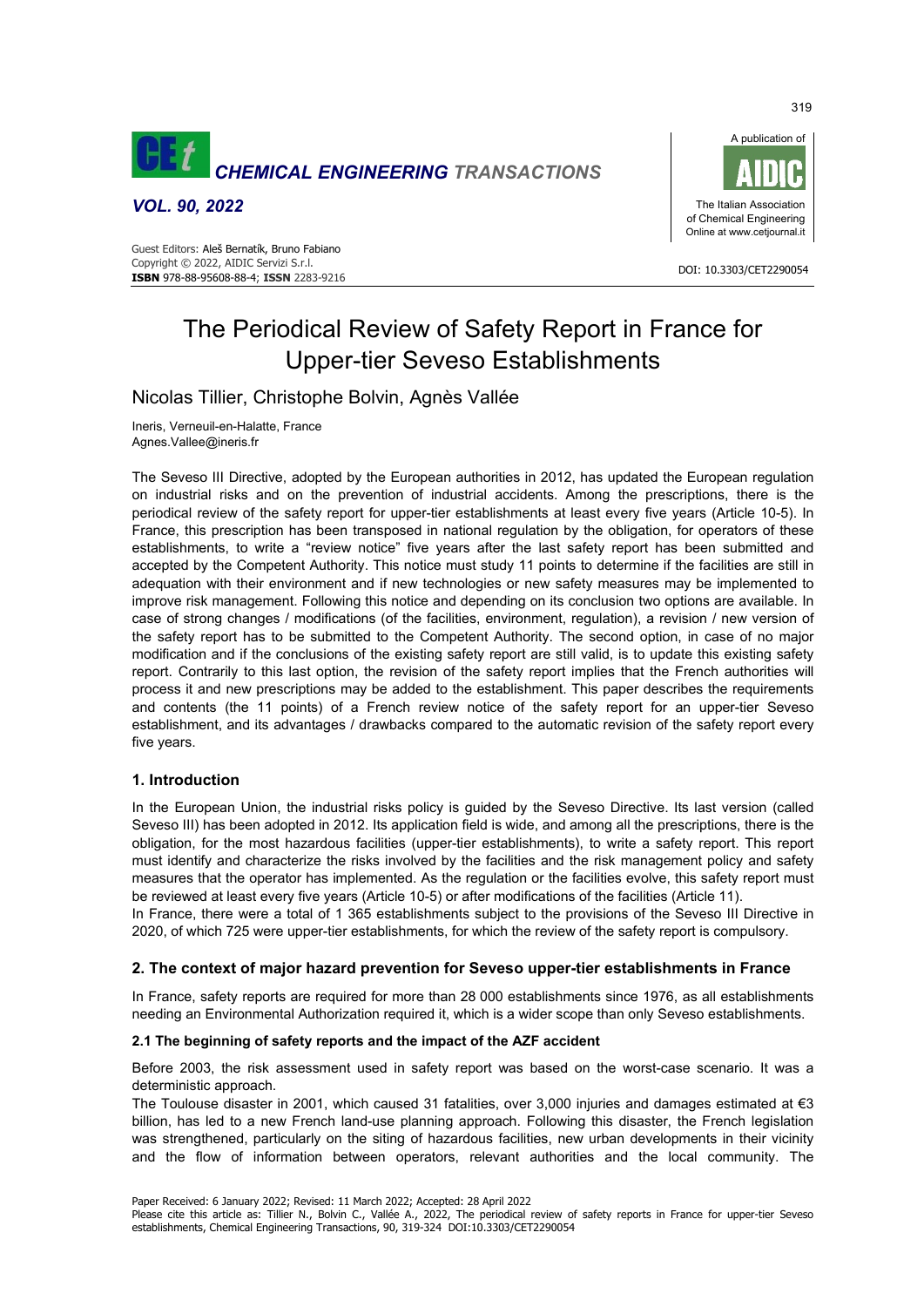Technological Risk Prevention Plan (PPRT in French, standing for "Plan de Prévention des Risques Technologiques") is one of the flag-ship measures of the law of July 30, 2003. The aim of the PPRT is to protect people by acting on the existing urbanization and also by controlling the future land-use planning in the vicinity of the existing upper-tier Seveso establishments.

The law of July 30, 2003 has introduced the use of probabilities and frequencies into the French legislation and regulations regarding industrial risks. The risk analysis, at the heart of the safety report, has now to take into account the probability of occurrence, along with the kinetic, the gravity of the potential accidents. Then, combined with the gravity of potential accidents, the probability allows to assess the acceptability of an industrial establishment in its environment and the demonstration of risk control.

## **2.2 The structure of a safety report in France**

The French safety report is based on a risk analysis and an assessment of major accident in terms of probabilities, intensities and gravities. The global structure of safety report is described here:

- Description of the studied facilities, identification of the hazard potentials and accidentology study,
- Risk analysis,
- Detailed risks study:
	- $\circ$  Modeling of the dangerous phenomena and evaluation of the safety distances,
	- $\circ$  Evaluation of the severity of the effects (i.e. the number of people impacted),
	- o Evaluation of the probability of occurrence of the dangerous phenomena by the use of bow tie methodology,
	- o Evaluation of their kinetic,
	- Conclusion on the acceptability (see figure below).

## **Effect thresholds**

| <b>Effects</b><br>(examples)   | Significant<br>lethal effect | Irreversibl<br>Lethal<br>e effect<br>effect |                    | Indirect |
|--------------------------------|------------------------------|---------------------------------------------|--------------------|----------|
| <b>Thermal</b><br>(continuous) | $8 \text{ kW/m}^2$           | $5 \text{ kW/m}^2$                          | $3 \text{ kW/m}^2$ |          |
| Overpressure                   | 200 mbar                     | 140 mbar                                    | 50 mbar            | 20 mbar  |

Number of people exposed

| <b>Gravity scale</b> |                              |                  |                        |       |  |
|----------------------|------------------------------|------------------|------------------------|-------|--|
| Gravity              | Significant<br>lethal effect | Lethal<br>effect | Irreversible<br>effect | Prob  |  |
| <b>Disastrous</b>    | >10                          | >100             | >1000                  | class |  |
| Catastrophic         | 1 to 10                      | 10 to 100        | 100 to 1 000           | Rang  |  |
| <b>Significant</b>   |                              | 1 to 10          | 10 to 100              | prob  |  |
| <b>Serious</b>       |                              |                  | 1 to 10                |       |  |
| Moderate             |                              |                  | $\leq 1$               |       |  |

#### Range probability scale

| obability<br><b>ISS</b> | D                                                                                                            |  |  |
|-------------------------|--------------------------------------------------------------------------------------------------------------|--|--|
| nge of<br>obability     | 0 to $10^{-5}$   $10^{-5}$ to $10^{-4}$   $10^{-4}$ to $10^{-3}$   $10^{-3}$ to $10^{-2}$   $10^{-2}$ to $1$ |  |  |
|                         |                                                                                                              |  |  |

|  | Probability       | E                    | D                    | $\epsilon$           | B                    | A            |
|--|-------------------|----------------------|----------------------|----------------------|----------------------|--------------|
|  | Gravity           |                      |                      |                      |                      |              |
|  | <b>Disastrous</b> | ALARP 2/NO           | <b>NO</b>            | <b>NO</b>            | <b>NO</b>            | NO.          |
|  | Catastrophic      | <b>ALARP class 2</b> | <b>ALARP class 2</b> | <b>NO</b>            | <b>NO</b>            | NO.          |
|  | Significant       | <b>ALARP</b>         | <b>ALARP</b>         | <b>ALARP class 2</b> | <b>NO</b>            | NO.          |
|  | <b>Serious</b>    |                      |                      | <b>ALARP</b>         | <b>ALARP class 2</b> | NO.          |
|  | Moderate          |                      |                      |                      |                      | <b>ALARP</b> |

#### *Figure 1 : Risk matrix used in France*

The safety report is a key element, as its results are directly used for decision making. The French government has developed a risk matrix for assessing the societal acceptability of the risks generated by a Seveso establishment. The input data are the probabilities of major accidents and the number of people exposed to their consequences. The matrix (see figure above) defines three levels of accidental risk:

- Acceptable (in white on the matrix): the risk is acceptable,
- Unacceptable (in red): the risk is too important, additional safety measures must be implemented,
- ALARP (As Low As Reasonably Practicable, in yellow): the risk has to be reduced in order to become "as low as reasonably practicable".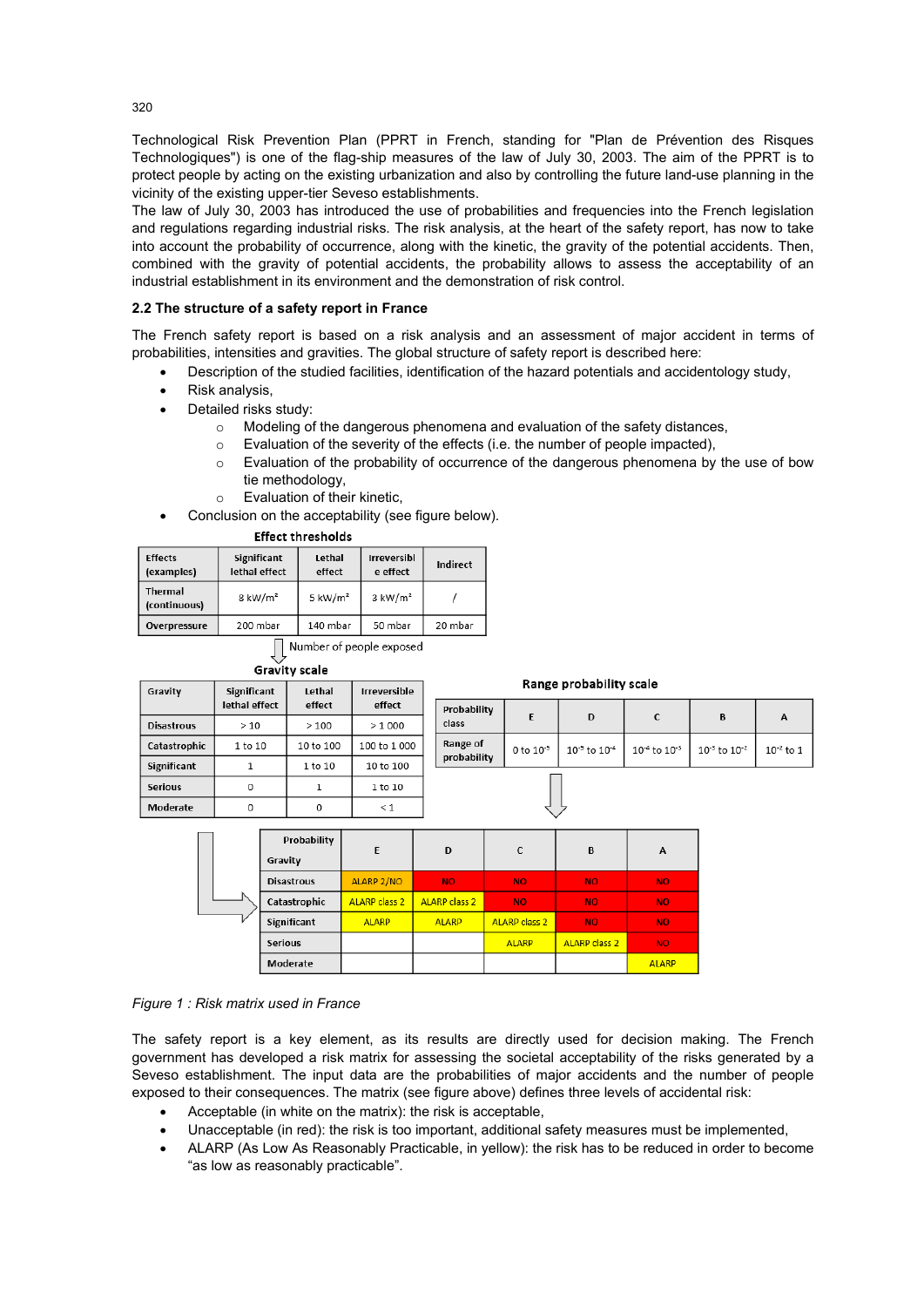In order to help operators to do their safety report, some guidance documents have been produced:

- A guideline describing the "General principles for the elaboration of safety reports" has been issued in 2006. This guideline has been integrated in the circular of May 2010. It reviews all the elements that should be featured in a safety report. This circular makes also available other guidelines regarding for instance the human factor, the assessment of the gravity of an accident, BLEVE and UVCE in LPG units, etc.
- The French National Institute of Industrial Environment and Risks (Ineris) has published many scientific documents about the new risk assessment methodology. They are useful tools for both inspectors and operators, and particularly the Omega 9 guidebook.

## **3. The periodical review of safety reports in France**

In France, until 2017, the process of the periodical review of the safety report was "traditional": the industrial operator had to revise the report. In February 2017, the French Competent Authority (CA) has published a new procedure (Notification of February 8, 2017) that modify the process, and requires that the operators looked at elements that aren't seen in the safety report, and forced them to ask themselves some questions that they weren't obliged to ask before. This new process is the obligation to write a "review notice" that asks to look at 11 points. The elements brought in response to these 11 points must lead the operator to see if its establishment is still in adequation with its environment and if new risk management measures may be implemented to reduce the risk level. Depending on the conclusion, the safety report has to be lightly updated or revise it (at least partly) because one of its conclusions has evolved. Once written, the review notice is sent to the CA, which will process it (along with the revised safety report, if applicable).

## **4. The 11 points to look at in the review notice**

The notification published by the CA in February 2017 has listed 11 points that must be looked in the review notice. They are the following:

- 1. Evolutions of professional standards in terms of good practices in safety,
- 2. New available technologies of safety measures,
- 3. Technical and scientific evolutions regarding substances and dangerous phenomena,
- 4. New regulation and new prescriptions taken by the Competent Authority since the last safety report,
- 5. Non-compliance or gaps noticed during inspection by the Competent authority or following internal inspections, and measures taken following these inspections,
- 6. Observations make during the periodic inspections of equipment under the Industrial Facilities Modernization Plan regulation
- 7. Modifications of the facilities that could impact scenarios studied in the safety report,
- 8. Failure of safety measures, feedback on accident and incident that have occurred on the facilities, the industrial group and sector,
- 9. Feedback on emergency plan activation and exercises,
- 10. Evolution of the environment and stakes around the facilities,
- 11. Need for a new risk analysis.

These points are developed in the next paragraphs.

#### **4.1 Evolutions of professional standards in terms of good practices in safety and their application**

Most companies are members of professional associations, regrouping actors of a field of expertise, at a regional, national or international level. Some of these associations developed guidebooks or professional standards that regroup the best practices in diverse domains, including safety and risks. For instance, France Chimie, the French association of chemical industry, is regularly publishing technical documents regarding methods to control equipment or presenting methods to take flooding risks or domino effects into account on a facility. These documents enable industrial operators to be aware of the best practices in terms of safety in their field of expertise. This point aims to detail the relevant international standards applied by the operator.

## **4.2 New available technologies of safety measures**

This second point is one of the most important of the notice. The facilities operator has to look at its safety measures to check if they still are adapted and if more effective ones can be set up to replace them or to be added to them. The safety measures targeted are the one valorized in the risk estimation (in terms of probability and Severity). Indeed, some technologies can evolve a lot in five years, and new sensors or new automatic safety measures for instance may be available with better characteristics: a better reliability, a shorter response time, a better resistance in a specific environment (severe weather, acid environment), etc.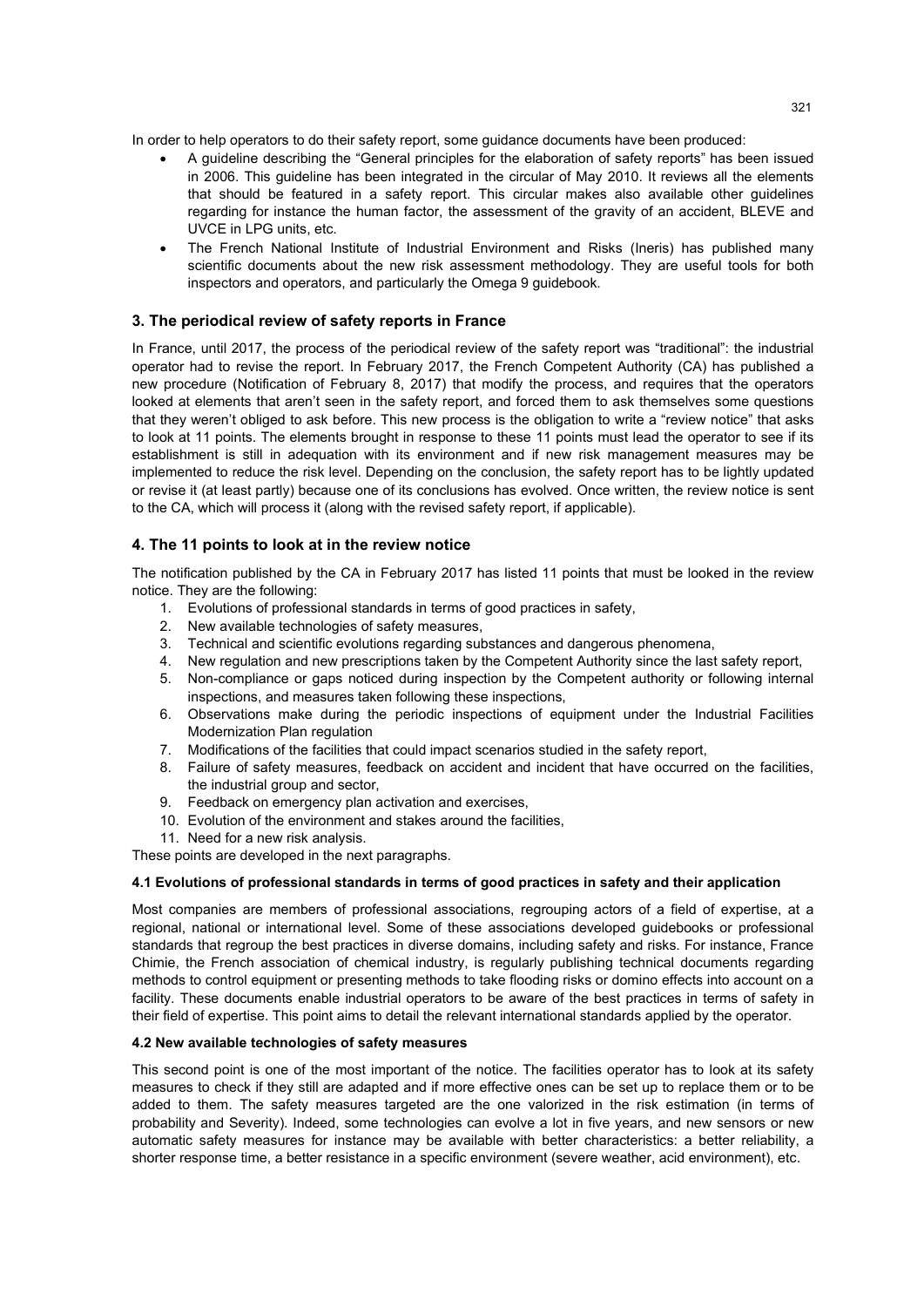Not only the operator must look at these technologies, but it also needs to rank them in a list and hierarchize them considering their impact in terms of reduction of the probability of occurrence or severity of dangerous phenomena and their ratio cost / improvement in terms of safety. It must then explain which measure(s) it will set up in its facilities and when. This ranking is a new requirement, implemented in 2020 in a regulatory package concerning industrial risks taken in response to the Lubrizol accident in Rouen in 2019. Furthermore, the CA has precised that no public guidance will be published to help the operators. Indeed, the CA want each operator to brainstorm, to make this exercise to be aware of which solutions exists in term of safety measures adapted to its facilities.

#### **4.3 Technical and scientific evolutions regarding substances and dangerous phenomena**

As in five years the knowledge of the substances and their hazard may evolve, the notice asks the operator to check if new knowledge has appeared since the last safety report. This knowledge may be their properties of hazard (flash point, boiling point, etc.), the toxic thresholds to study or even the models used to determine the intensity and the distance reached by their effects.

## **4.4 New regulation and new prescriptions taken by the CA since the last safety report**

Prescriptions regarding Seveso facilities can be of two different levels: national (France), and specific to the establishment. Indeed, in France, ministerial decrees concerning activities or products list minimal requirements and prescriptions for this activity. On top of these decrees, the Competent authority delivers decrees specific to each establishment, with prescription that can be harsher or lighter (exemptions of some particular prescriptions) for the facilities, depending on their particularities. If new prescriptions regarding accidental risks have been taken since the last safety report, they may have an impact on the facilities (reduction of authorized storage capacity, new safety measures to set up, etc.) and on the scenarios of danger, which, by the way, need to be checked and if needed reevaluate in terms of probability and intensity.

#### **4.5 Non-compliance or gaps noticed during inspection by the Competent Authority or following internal inspections and measures taken following these inspections**

The CA must inspect an upper-tier Seveso establishment at least once a year, on various subjects. Each inspection results in an inspection report. If non-compliances of the prescriptions have been identified, the operator must take measures in response and eventually write an answer to the observations of the Authority. This point of the review notice is the opportunity to resume all observations and non-compliances since the last safety report and the actions taken by the operator in response. If some of these have an impact on the scenarios of danger, they must be taken into account in the safety report.

#### **4.6 PMII**

This acronym stands for the Industrial Facilities Modernization Plan ("Plan de Modernisation des Installations Industrielles" in French). This plan synthetize the policy related to the controls of aging of various equipment on industrial facilities. At this point of the review notice, the operator looks at the controls it had to do regarding the aging of its facilities on the last five years, and identifies the problems or non-conformities constated and replacements or work that have been done following these controls.

## **4.7 Modifications of the facilities that could impact scenarios studied in the safety report**

This point is, with the point 2, one of the most important of the notice. As industrial facilities often evolve, it is the place to summarize all modifications that have happened since the last safety report. Indeed, for a major modification, a new safety report is required by the regulation, but a minor one only require the operator to inform the CA. In five years, a lot of minor modifications could have happened, and their addition could have major implications. Even if the changes do not modify the potential major accident and the conclusion of the safety report, this synthesis is useful for the update of the descriptive part of the safety report, but if they have an impact, the study of the scenarios of danger must be reevaluate, whether it raises or reduces the risk level.

## **4.8 Failure of safety measures, feedback on accident and incident that have occurred on the facilities, the industrial group and sector**

The safety measures of an industrial facility are regularly solicited, whether for tests or in real situations. This point of the review notice is the opportunity for the operator to make an appraisal of the number of failures of safety measures (if any) regarding the number of solicitations. This allowed both the operator and the CA to see if the safety measures implemented really are efficient and reliable or if they need to be changed.

On this point, a study of the accidentology, both internal (establishment / group) and external (databases, medias, professional associations, etc.) is also asked, in order to see if scenario that haven't been identified in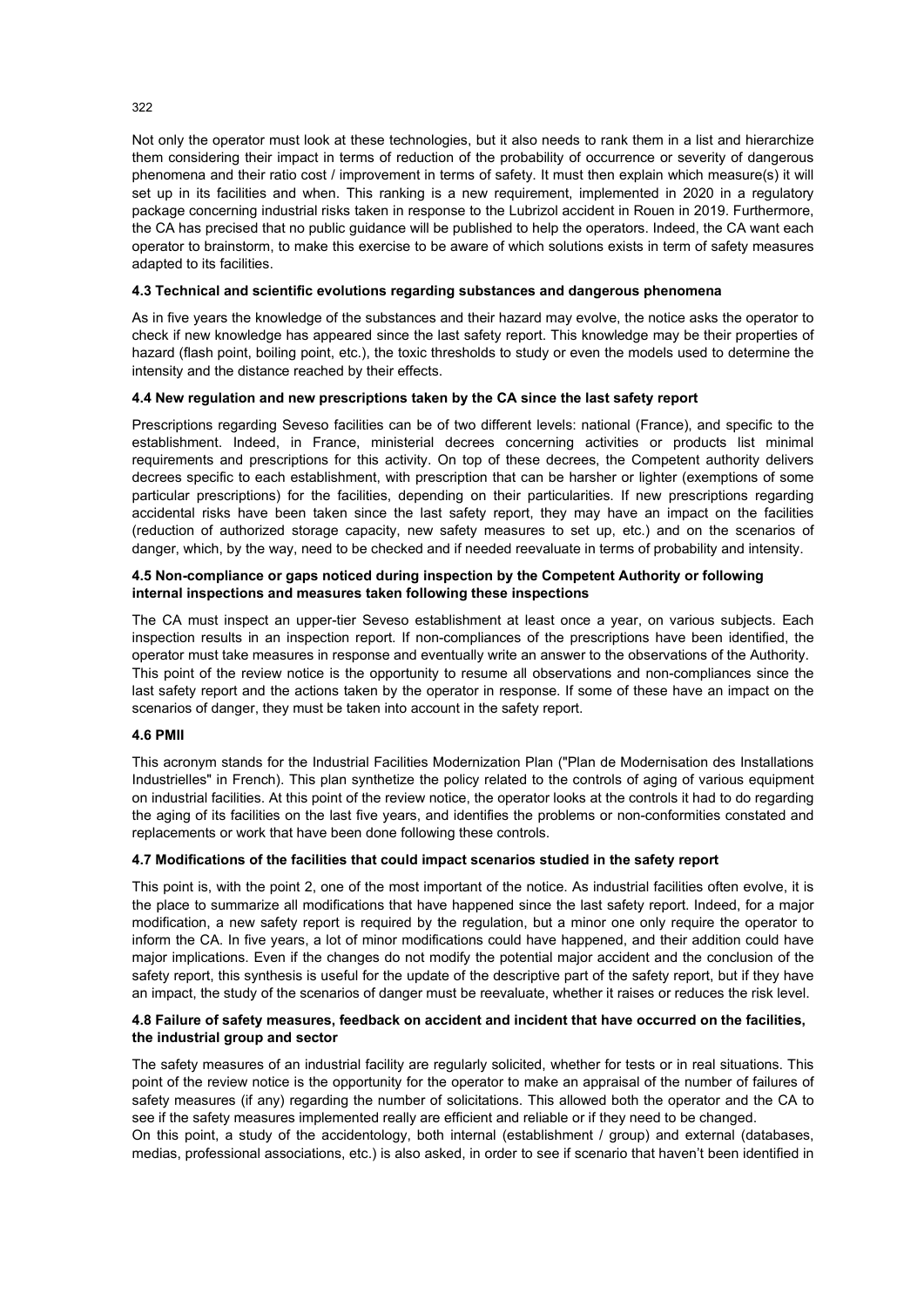the risk analysis of the safety report have occurred in similar facilities. If that is the case, the risk analysis of the safety report needs to be updated, as for the detailed risk study of the new scenarios identified.

#### **4.9 Feedback on emergency plan activation and exercises**

In France, upper-tier Seveso establishments have to test their internal emergency plan at least once a year with an exercise. Regarding external emergency plan, describing the emergency response of the State services, the frequency of exercises is once every three years.

Following each exercise, a feedback is done, recapitulating procedures and equipment that worked as expected but also what didn't work and need to be improved. Improvements take following such exercises could impact the scenarios studied in the safety report (to reduce the risk level).

#### **4.10 Evolution of the environment and stakes around the facilities**

The evolution of the environment of the facilities must be studied for two reasons.

The first one is as the environment seen as an aggressor of the facilities. Indeed, if a new industrial establishment has settled nearby, it may be source of domino effects impacting the facilities. So, they could create new scenarios or modify existing ones by increasing their probability of occurrence.

The second aspect of the environment's evolution to look at is as stakes that may be impacted by the scenarios of danger. If new housing, companies, or establishments open to the public have been built within the distance of impact, or if the number of vehicles on the ways of communications has changed, the severity of some dangerous phenomena, that is to say the number of people impacted, may have increased.

#### **4.11 Need for a new risk analysis**

Thanks to all the elements of the previous points (§4.1 to 4.10), this step is the moment to ask if the facilities need a new risk analysis. As a good practice, Ineris considers that the risk analysis needs to be updated at every review of the safety report (at least every five years). The best option being to update the risk analysis continuously at each change on the facilities.

#### **4.12 Decomposition products in case of fire**

Another adding of the post-Lubrizol regulation, the review notice following 2021 needs to include the list of the decomposition products that can be found in the smoke in case of a fire on the facilities. This is now required in order to help emergency services to determine the worst-case toxicity of the smoke for the emergency responders, the population and the eventual composition of the ash deposit.

#### **5. The conclusion of the review notice and its follow-ups**

The elements brought in response to these 11 points must lead the operator to answer these three questions:

- Are safety measures effective? Did new ones need to be implemented to decrease the risk level?
	- Are the conclusions of the safety report still valid?
	- Is the establishment still in adequation with its environment?

If the answer to these three questions are "Yes", in this case, the operator only has to update the safety report to include the slight evolutions. If at least one answer is "No", a new version of the safety report (a revised safety report) has to be written and then processed by the CA. Following a new safety report, new prescriptions may be added to the establishment.

#### **6. Comparison of the review notice process and the automatic revision of the safety report**

The comparison is made on the two following items: the scope of the periodical review and the workload for both operators and the CA. A brief synthesis on the limits of such a periodical review is also give in §6.3.

## **6.1 Scope of the periodical review**

As shown in the previous chapters, the review notice must look at various points, some of them not being developed in a French safety report, as the history of inspections (internal ones or by the CA) or the emergency plan exercises for instance. So, with the review notice, these items are studied by the operator and interpreted in terms of impact on the risk management on the facilities. This is a progress compared to the automaticity of a revision of a safety report, as these points matter in industrial safety.

#### **6.2 Work charge for the operator and the CA**

If the modifications of the facilities, the environment or the regulation are slight or inexistent, the procedure of the review notice is lighter than revise a safety report. Indeed, the notice being shorter than a full safety report